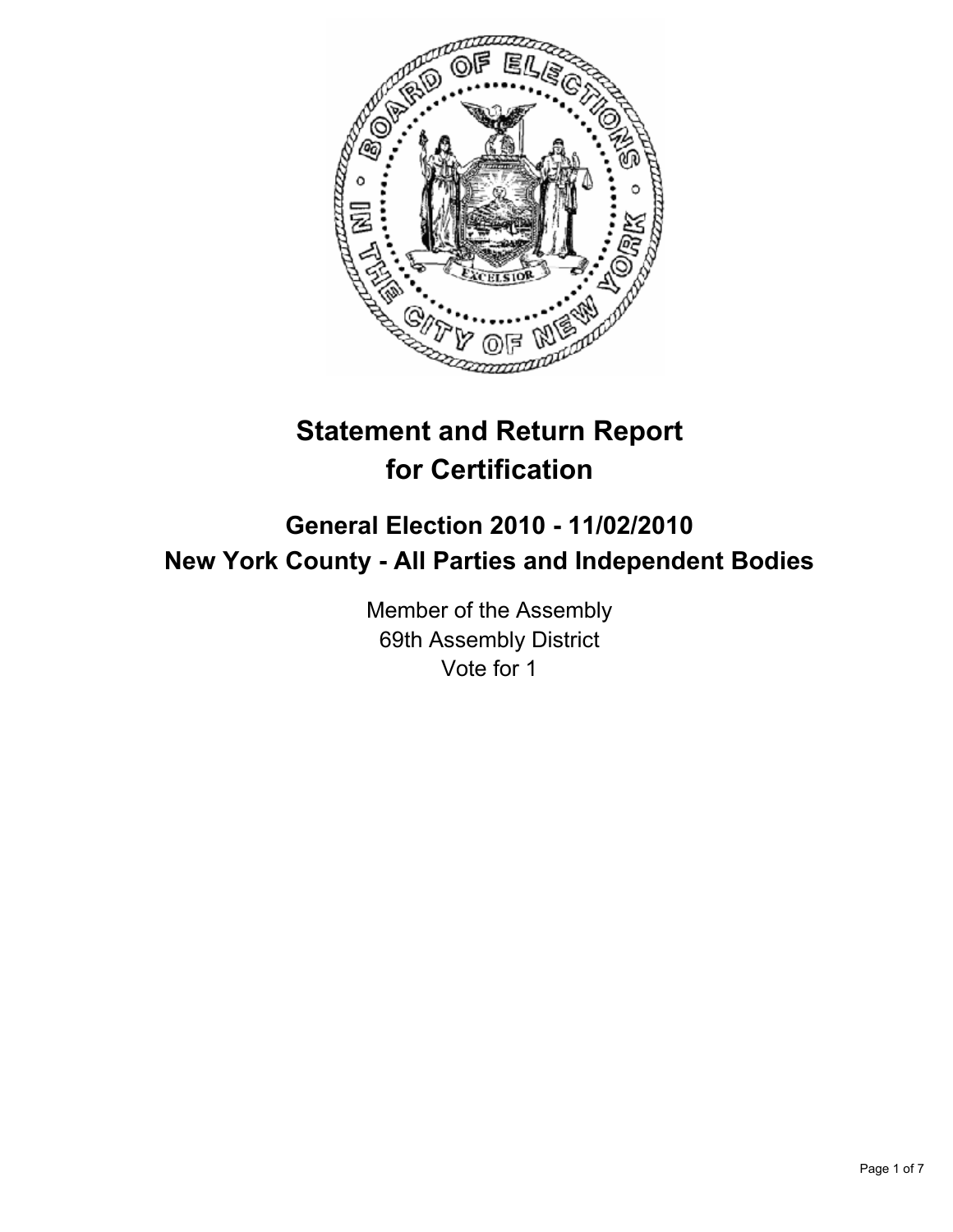

## **Assembly District 69**

| PUBLIC COUNTER                   | 33,317 |
|----------------------------------|--------|
| <b>EMERGENCY</b>                 | 0      |
| ABSENTEE/MILITARY                | 868    |
| <b>AFFIDAVIT</b>                 | 907    |
| <b>Total Ballots</b>             | 35,560 |
| DANIEL J O'DONNELL (DEMOCRATIC)  | 27,434 |
| ADAM BRUHK (WRITE-IN)            | 1      |
| ADRIANO SPAILLAT (WRITE-IN)      | 1      |
| AL SHARPTON (WRITE-IN)           | 1      |
| AL WEIRD YANKAWITZ (WRITE-IN)    | 1      |
| ALBERT MISHAUN (WRITE-IN)        | 1      |
| ALBION LIBURD (WRITE-IN)         | 1      |
| ALEX PELTA (WRITE-IN)            | 1      |
| ALEX PELTZ (WRITE-IN)            | 1      |
| ALEXANDER BRILL (WRITE-IN)       | 1      |
| ALI H MIRZA (WRITE-IN)           | 1      |
| ANY REPUBLICAN (WRITE-IN)        | 1      |
| ANYONE ELSE (WRITE-IN)           | 2      |
| BALSAM MURPHY (WRITE-IN)         | 1      |
| BARTHALOMEUW PRAIT (WRITE-IN)    | 1      |
| BEN STEIN (WRITE-IN)             | 1      |
| BILL PERKINS (WRITE-IN)          | 1      |
| BRIGIDA GEZE (WRITE-IN)          | 1      |
| <b>BRIGIDD GEAR (WRITE-IN)</b>   | 1      |
| CAREY HORWITZ (WRITE-IN)         | 1      |
| CARMINE CURCIO (WRITE-IN)        | 1      |
| CECILE LAWERENCE (WRITE-IN)      | 1      |
| CRISTOBALL SILVA (WRITE-IN)      | 1      |
| <b>CURTIS ARLUCK (WRITE-IN)</b>  | 1      |
| DAN COHEN (WRITE-IN)             | 1      |
| DAN SHIMKRAHTZ (WRITE-IN)        | 1      |
| DANIEL KOHN (WRITE-IN)           | 1      |
| DAVID MEAL (WRITE-IN)            | 1      |
| DENIS HAYWARD (WRITE-IN)         | 1      |
| DR THOMAS SOWELL (WRITE-IN)      | 1      |
| EDDIE MCDUSKY (WRITE-IN)         | 1      |
| EDWARD HAMTON (WRITE-IN)         | 1      |
| EVAN EDWARDS (WRITE-IN)          | 2      |
| EVAN SHAPIRO (WRITE-IN)          | 1      |
| FICUS (WRITE-IN)                 | 1      |
| <b>GEORGE CLOONEY (WRITE-IN)</b> | 1      |
| <b>GEORGE MEZEI (WRITE-IN)</b>   | 1      |
| GIDEON STEIN (WRITE-IN)          | 1      |
| <b>GLENN JOHNSTON (WRITE-IN)</b> | 1      |
| J TREISANI (WRITE-IN)            | 1      |
| JAKE DELE (WRITE-IN)             | 1      |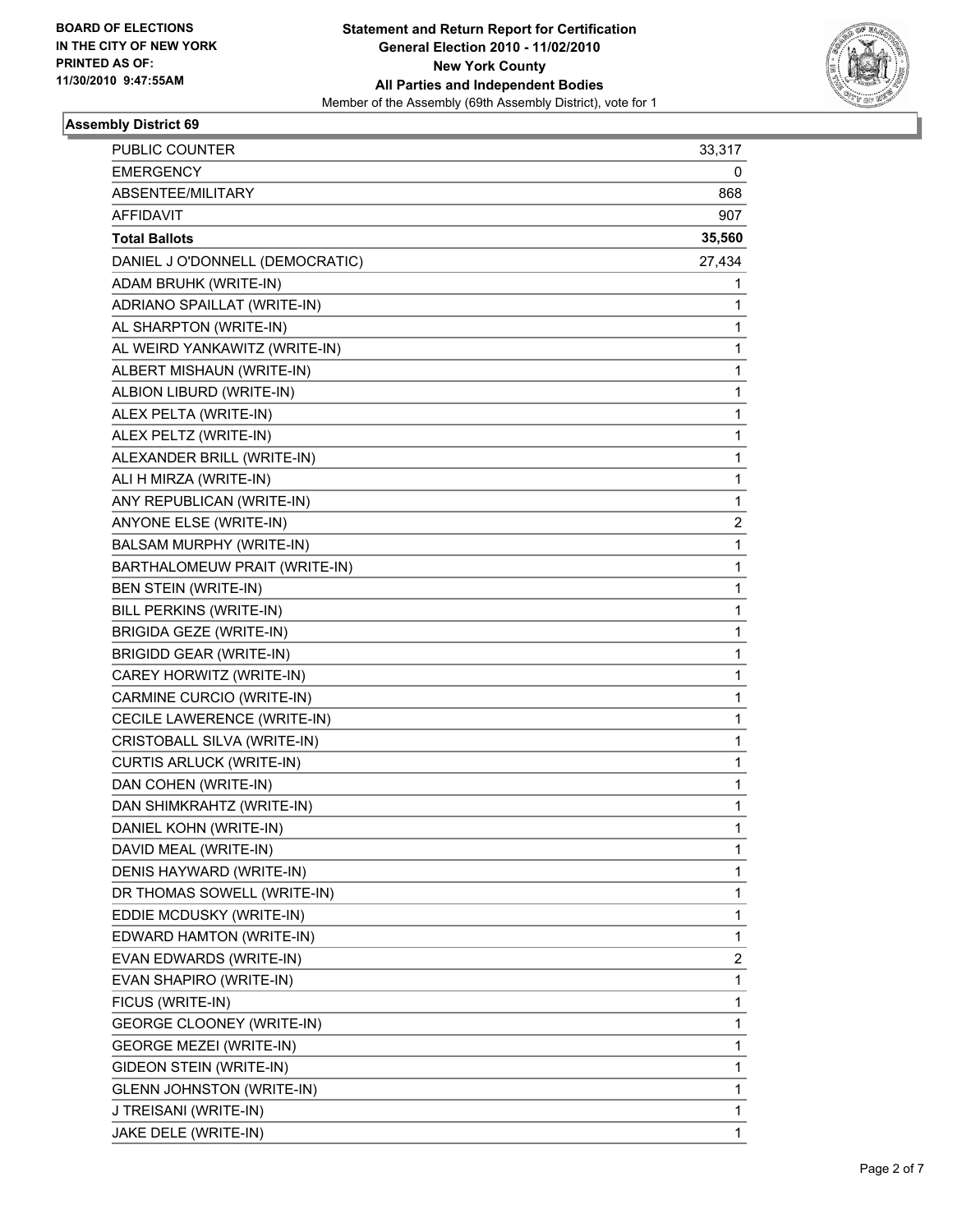

## **Assembly District 69**

| JAMES JOYCE (WRITE-IN)            | 1      |
|-----------------------------------|--------|
| JEANINE BUCKLEY (WRITE-IN)        | 1      |
| JIMMY MCMILLAN (WRITE-IN)         | 1      |
| JOACHIN KIM (WRITE-IN)            | 1      |
| <b>JOSH WOUINSKY (WRITE-IN)</b>   | 1      |
| JOSHUA EISENBERG (WRITE-IN)       | 1      |
| JUKE DELE (WRITE-IN)              | 1      |
| JUNE URNESS (WRITE-IN)            | 1      |
| LAUREN ANDERSON (WRITE-IN)        | 1      |
| LEWIS TAISKOFF (WRITE-IN)         | 1      |
| MADELINE L R TRUMM (WRITE-IN)     | 2      |
| MAREEM (WRITE-IN)                 | 1      |
| MARK ABERNATHY (WRITE-IN)         | 1      |
| MATTHEW J. KENNEDY JR. (WRITE-IN) | 1      |
| ME (WRITE-IN)                     | 1      |
| MICHAEL BLOOMBERG (WRITE-IN)      | 3      |
| MICHAEL BROWN (WRITE-IN)          | 1      |
| MICHAEL DAY (WRITE-IN)            | 1      |
| MICHAEL FAULKER (WRITE-IN)        | 1      |
| MICHAEL J FAULKNER (WRITE-IN)     | 1      |
| MICKEY MOUSE (WRITE-IN)           | 2      |
| MR (EXPLETIVE) (WRITE-IN)         | 1      |
| MURIEL ABLER (WRITE-IN)           | 1      |
| MY CAT (WRITE-IN)                 | 1      |
| NATHAN (WRITE-IN)                 | 1      |
| NATHAN LEWIS (WRITE-IN)           | 1      |
| NO NAME (WRITE-IN)                | 8      |
| NO SMOKING (WRITE-IN)             | 1      |
| NONE OF THE ABOVE (WRITE-IN)      | 1      |
| OSCAR URQUIOLA (WRITE-IN)         | 1      |
| OTHER (WRITE-IN)                  | 1      |
| PAIGE SUTHERLAND (WRITE-IN)       | 1      |
| PAUL MARGULES (WRITE-IN)          | 1      |
| PELICAN (WRITE-IN)                | 1      |
| PETER WINIK (WRITE-IN)            | 1      |
| PINOCHIO (WRITE-IN)               | 1      |
| POULL KHOPFLUDCHEK (WRITE-IN)     | 1      |
| RICHARD ALLEN (WRITE-IN)          | 1      |
| ROBERT JOSMAN (WRITE-IN)          | 1      |
| RONALD BROOKS (WRITE-IN)          | 1      |
| SCOTT JEFFREY (WRITE-IN)          | 1      |
| SUNNY HOBSIN (WRITE-IN)           | 1      |
| TALI TOPKSYO (WRITE-IN)           | 1      |
| THEIMA ESPAILLAT (WRITE-IN)       | 1      |
| YOLANDA CHANG (WRITE-IN)          | 1      |
| <b>Total Votes</b>                | 27,532 |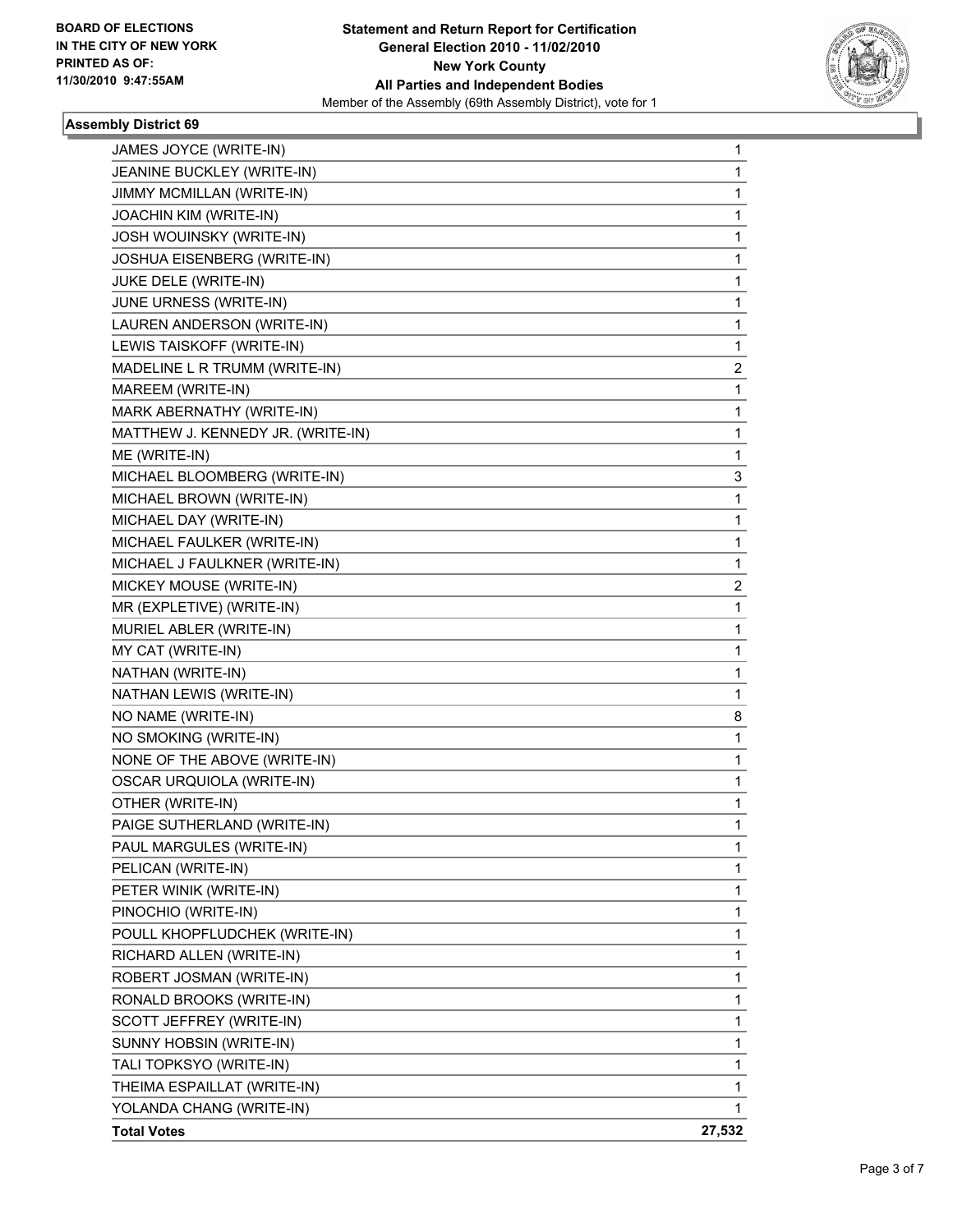

Unrecorded 8,028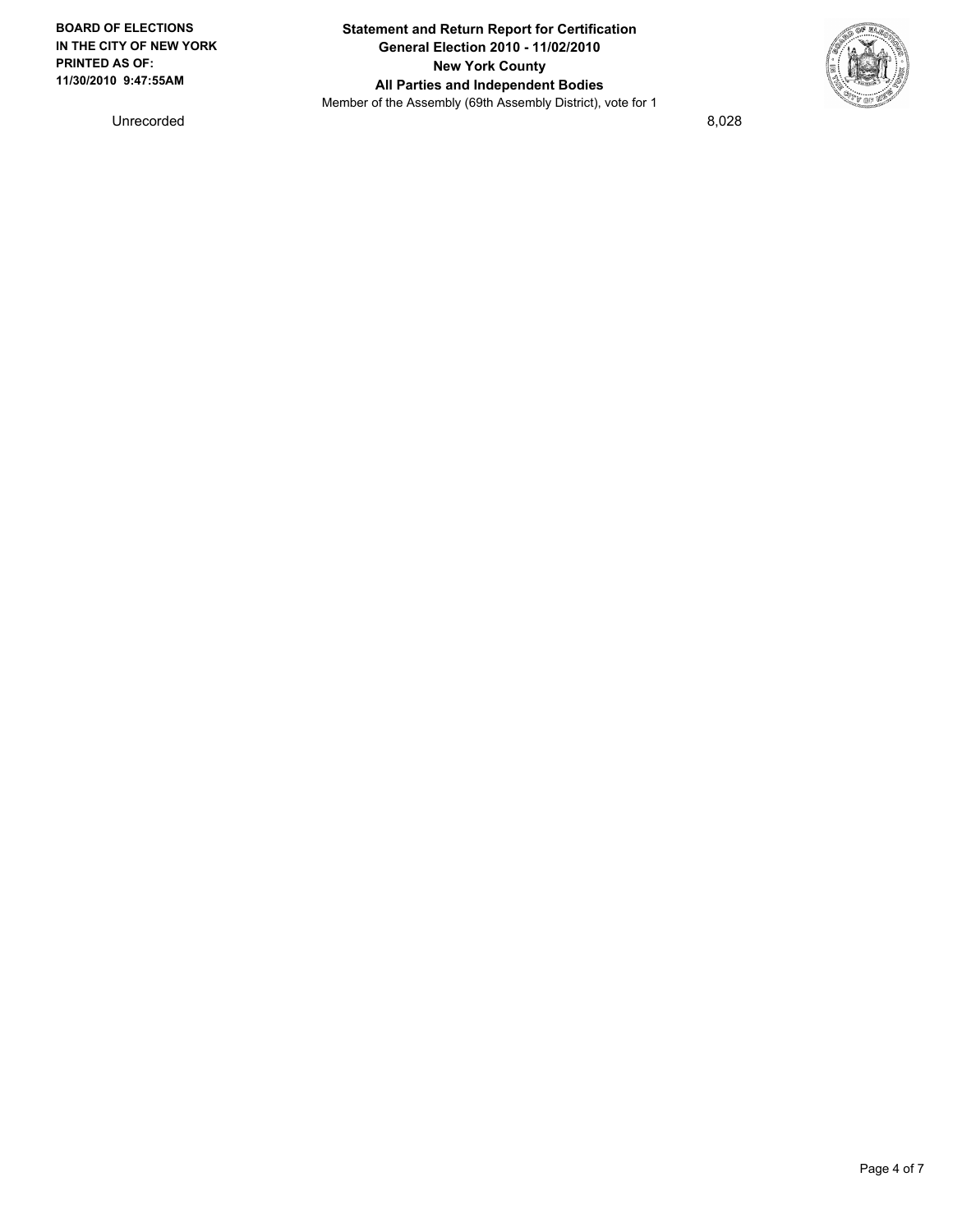

#### **Total for Member of the Assembly (69th Assembly District) - New York County**

| <b>PUBLIC COUNTER</b>            | 33,317       |
|----------------------------------|--------------|
| <b>EMERGENCY</b>                 | 0            |
| ABSENTEE/MILITARY                | 868          |
| AFFIDAVIT                        | 907          |
| <b>Total Ballots</b>             | 35,560       |
| DANIEL J O'DONNELL (DEMOCRATIC)  | 27,434       |
| ADAM BRUHK (WRITE-IN)            | 1            |
| ADRIANO SPAILLAT (WRITE-IN)      | 1            |
| AL SHARPTON (WRITE-IN)           | 1            |
| AL WEIRD YANKAWITZ (WRITE-IN)    | 1            |
| ALBERT MISHAUN (WRITE-IN)        | 1            |
| ALBION LIBURD (WRITE-IN)         | 1            |
| ALEX PELTA (WRITE-IN)            | 1            |
| ALEX PELTZ (WRITE-IN)            | 1            |
| ALEXANDER BRILL (WRITE-IN)       | 1            |
| ALI H MIRZA (WRITE-IN)           | 1            |
| ANY REPUBLICAN (WRITE-IN)        | 1            |
| ANYONE ELSE (WRITE-IN)           | 2            |
| BALSAM MURPHY (WRITE-IN)         | 1            |
| BARTHALOMEUW PRAIT (WRITE-IN)    | 1            |
| BEN STEIN (WRITE-IN)             | 1            |
| BILL PERKINS (WRITE-IN)          | 1            |
| <b>BRIGIDA GEZE (WRITE-IN)</b>   | 1            |
| <b>BRIGIDD GEAR (WRITE-IN)</b>   | 1            |
| CAREY HORWITZ (WRITE-IN)         | 1            |
| CARMINE CURCIO (WRITE-IN)        | 1            |
| CECILE LAWERENCE (WRITE-IN)      | 1            |
| CRISTOBALL SILVA (WRITE-IN)      | 1            |
| <b>CURTIS ARLUCK (WRITE-IN)</b>  | 1            |
| DAN COHEN (WRITE-IN)             | $\mathbf{1}$ |
| DAN SHIMKRAHTZ (WRITE-IN)        | 1            |
| DANIEL KOHN (WRITE-IN)           | 1            |
| DAVID MEAL (WRITE-IN)            | 1            |
| DENIS HAYWARD (WRITE-IN)         | 1            |
| DR THOMAS SOWELL (WRITE-IN)      | 1            |
| EDDIE MCDUSKY (WRITE-IN)         | $\mathbf{1}$ |
| EDWARD HAMTON (WRITE-IN)         | 1            |
| EVAN EDWARDS (WRITE-IN)          | 2            |
| EVAN SHAPIRO (WRITE-IN)          | 1            |
| FICUS (WRITE-IN)                 | 1            |
| GEORGE CLOONEY (WRITE-IN)        | 1            |
| GEORGE MEZEI (WRITE-IN)          | 1            |
| GIDEON STEIN (WRITE-IN)          | 1            |
| <b>GLENN JOHNSTON (WRITE-IN)</b> | 1            |
| J TREISANI (WRITE-IN)            | 1            |
| JAKE DELE (WRITE-IN)             | 1            |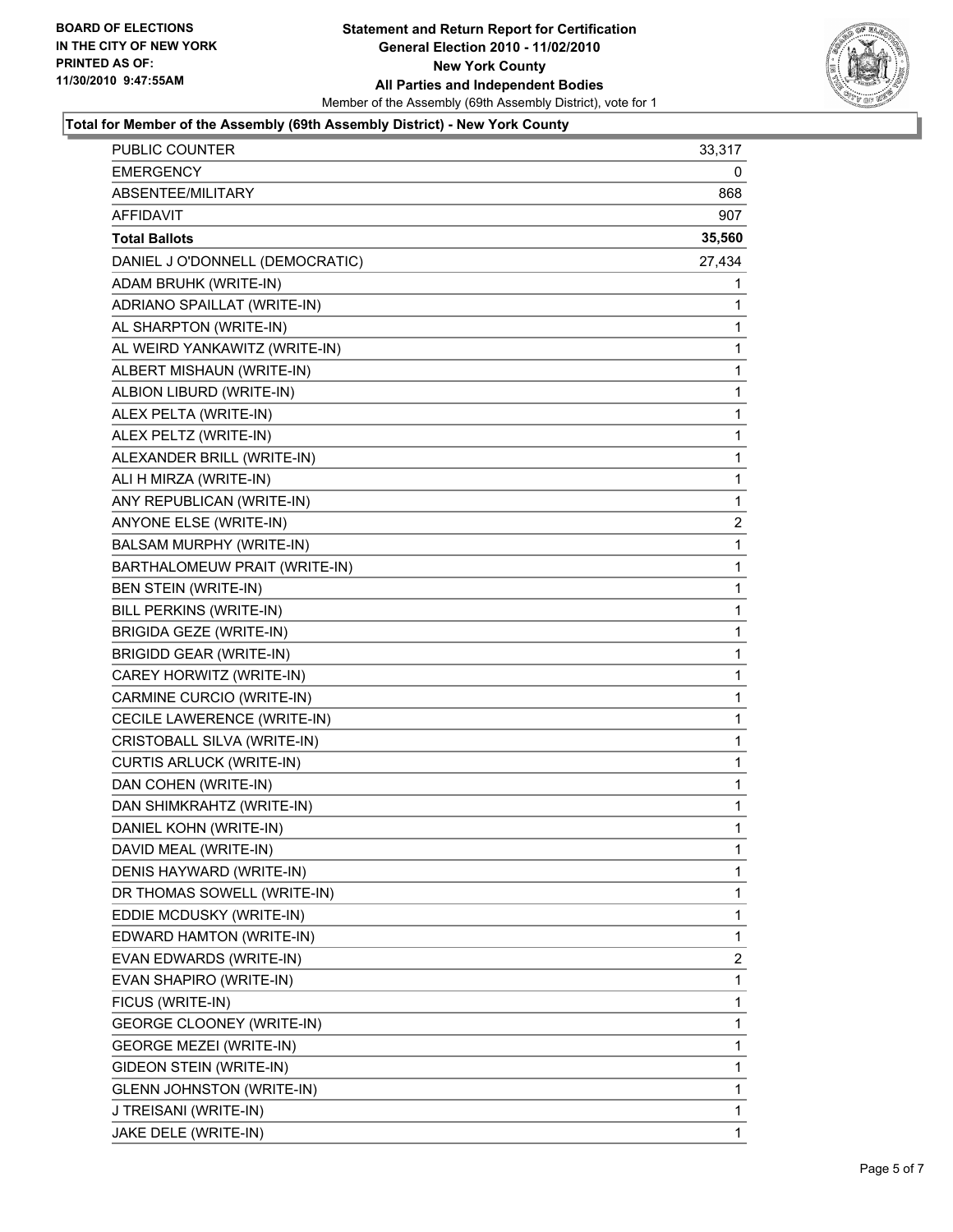

### **Total for Member of the Assembly (69th Assembly District) - New York County**

| JAMES JOYCE (WRITE-IN)            | $\mathbf 1$  |
|-----------------------------------|--------------|
| JEANINE BUCKLEY (WRITE-IN)        | 1            |
| JIMMY MCMILLAN (WRITE-IN)         | 1            |
| JOACHIN KIM (WRITE-IN)            | 1            |
| <b>JOSH WOUINSKY (WRITE-IN)</b>   | 1            |
| JOSHUA EISENBERG (WRITE-IN)       | 1            |
| JUKE DELE (WRITE-IN)              | 1            |
| JUNE URNESS (WRITE-IN)            | 1            |
| LAUREN ANDERSON (WRITE-IN)        | 1            |
| LEWIS TAISKOFF (WRITE-IN)         | 1            |
| MADELINE L R TRUMM (WRITE-IN)     | 2            |
| MAREEM (WRITE-IN)                 | 1            |
| MARK ABERNATHY (WRITE-IN)         | 1            |
| MATTHEW J. KENNEDY JR. (WRITE-IN) | 1            |
| ME (WRITE-IN)                     | 1            |
| MICHAEL BLOOMBERG (WRITE-IN)      | 3            |
| MICHAEL BROWN (WRITE-IN)          | $\mathbf 1$  |
| MICHAEL DAY (WRITE-IN)            | 1            |
| MICHAEL FAULKER (WRITE-IN)        | 1            |
| MICHAEL J FAULKNER (WRITE-IN)     | 1            |
| MICKEY MOUSE (WRITE-IN)           | 2            |
| MR (EXPLETIVE) (WRITE-IN)         | 1            |
| MURIEL ABLER (WRITE-IN)           | 1            |
| MY CAT (WRITE-IN)                 | 1            |
| NATHAN (WRITE-IN)                 | 1            |
| NATHAN LEWIS (WRITE-IN)           | 1            |
| NO NAME (WRITE-IN)                | 8            |
| NO SMOKING (WRITE-IN)             | 1            |
| NONE OF THE ABOVE (WRITE-IN)      | 1            |
| <b>OSCAR URQUIOLA (WRITE-IN)</b>  | 1            |
| OTHER (WRITE-IN)                  | 1            |
| PAIGE SUTHERLAND (WRITE-IN)       | $\mathbf{1}$ |
| PAUL MARGULES (WRITE-IN)          | 1            |
| PELICAN (WRITE-IN)                | 1            |
| PETER WINIK (WRITE-IN)            | 1            |
| PINOCHIO (WRITE-IN)               | 1            |
| POULL KHOPFLUDCHEK (WRITE-IN)     | 1            |
| RICHARD ALLEN (WRITE-IN)          | 1            |
| ROBERT JOSMAN (WRITE-IN)          | 1            |
| RONALD BROOKS (WRITE-IN)          | 1            |
| SCOTT JEFFREY (WRITE-IN)          | 1            |
| SUNNY HOBSIN (WRITE-IN)           | 1            |
| TALI TOPKSYO (WRITE-IN)           | 1            |
| THEIMA ESPAILLAT (WRITE-IN)       | $\mathbf{1}$ |
| YOLANDA CHANG (WRITE-IN)          | 1            |
| <b>Total Votes</b>                | 27,532       |